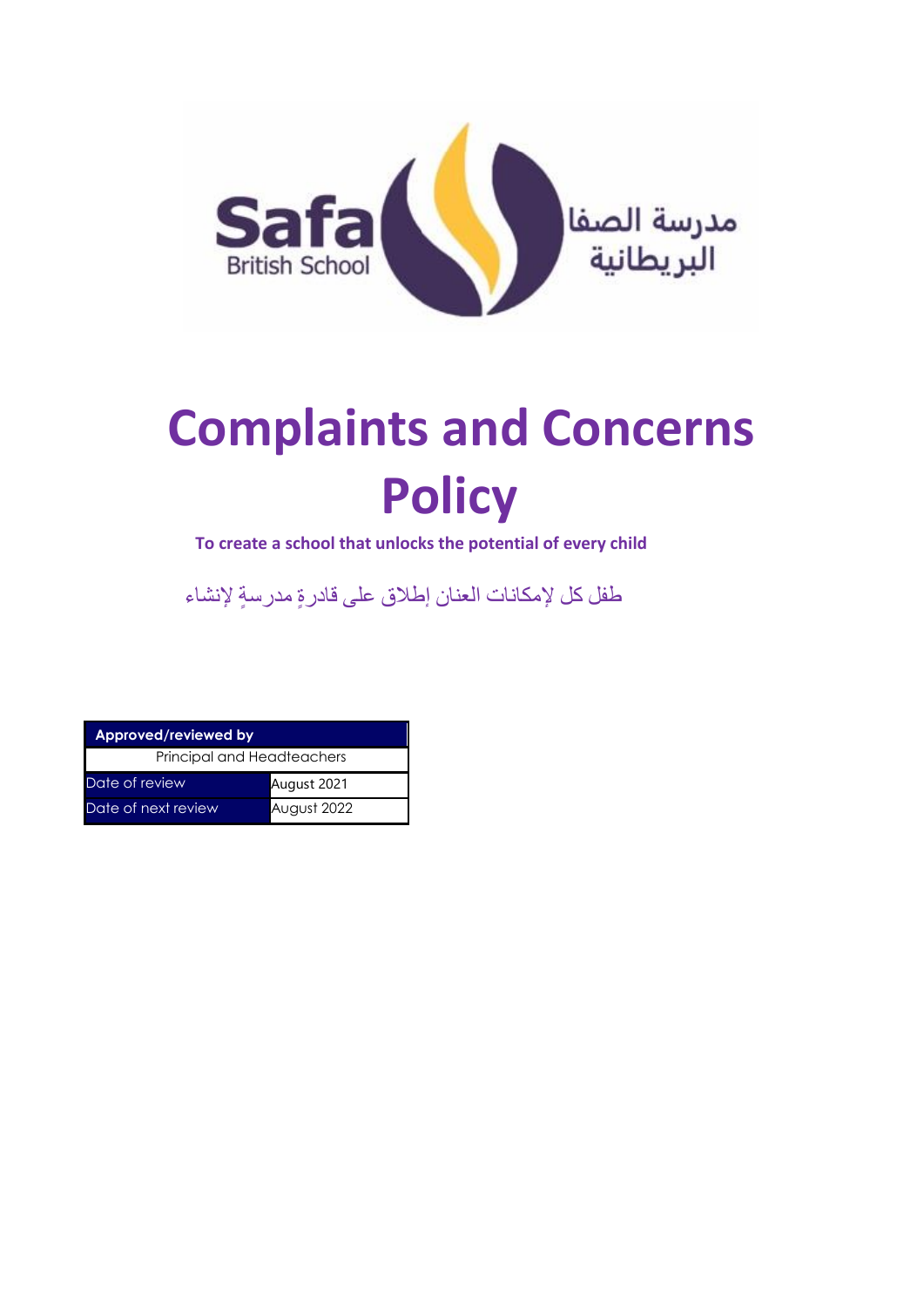# **Complaints Policy**

# **Safa British School**

#### **Who can make a complaint?**

This complaints procedure is not limited to parents or carers of children that are registered at the school. Any person, including members of the public, may make a complaint to Safa British School about any provision of facilities or services that we provide. Unless complaints are dealt with under KHDA guidance, we will use this complaints procedure.

#### **The difference between a concern and a complaint**

A concern may be defined as '*an expression of worry or doubt over an issue considered to be important for which reassurances are sought'*.

A complaint may be defined as '*an expression of dissatisfaction however made, about actions taken or a lack of action*'.

It is in everyone's interest that concerns, and complaints, are resolved at the earliest possible stage. Many issues can be resolved informally, without the need to use the formal stages of the complaints procedure. Safa British School takes concerns seriously and will make every effort to resolve the matter as quickly as possible.

If you have difficulty discussing a concern with a particular member of staff, we will respect your views. In these cases, the principal or headteacher will refer you to another staff member. The member of staff may be more senior, but does not have to be. The ability to consider the concern objectively and impartially is more important.

We understand however, that there are occasions when people would like to raise their concerns formally. In this case, Safa British School will attempt to resolve the issue internally, through the stages outlined within this complaints procedure.

#### **How to raise a concern or make a complaint**

A concern or complaint can be made in person, in writing or by telephone.

Concerns should first be raised with the class teacher. If the issue remains unresolved, the next step is to raise the concern with a relevant assistant headteacher on the leadership team. If the issue is still unresolved, then a complaint may be made to the headteacher, then more formally to the principal.

Complainants should not approach individual governors to raise concerns or complaints. They have no power to act on an individual basis and it may also prevent them from considering complaints at Stage 2 of the procedure.

Complaints against school staff (except the headteacher) should be made in the first instance, to the headteacher*.* Please mark them as Private and Confidential.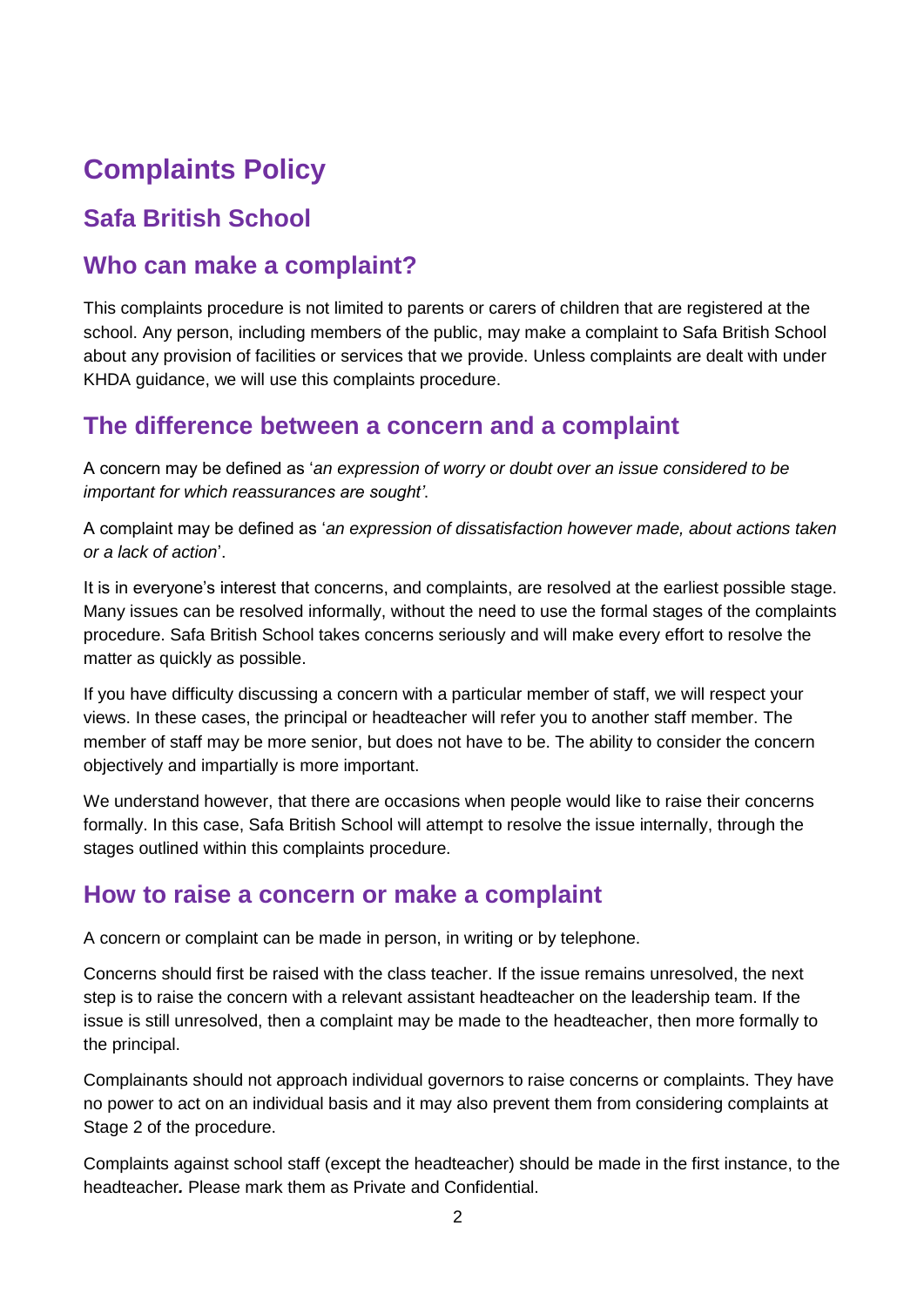Complaints that involve or are about the headteacher should be addressed to the school principal.

Complaints against the principal should be addressed to either Sameer Merchant or Louay Khattab (the Chair of Governors). Please mark them as Private and Confidential.

Complaints about the Chair of Governors, any individual governor or the whole governing body should be addressed to the Knowledge and Human Development Authority (KHDA).

In accordance with equality law, we will consider making reasonable adjustments if required, to enable complainants to access and complete this complaints procedure. For instance, providing information in alternative formats, assisting complainants in raising a formal complaint or holding meetings in accessible locations.

#### **Request to change class**

Our goal at Safa British School is to provide a rich academic environment that meets the needs of all students. We focus on preparing our students for the challenges of life. This means preparing students to face adversity and equipping them with the skills to adjust to a variety of professors or employers. Our students will gain much from text books, lessons, projects and assignments. However, the educational process includes far more than that; students also gain valuable insight and maturity from interacting with different people and adjusting to a variety of teachers.

Safa British School students are placed in classes following the podding method, male and female balance, native language and teacher/director of inclusion recommendations.

Class changes will NOT be made for the following reasons:

Student does not like the teacher

Parent does not like the teacher

Teacher is "too hard"

Teacher gives too much work

Student is failing the class

Class is perceived by the student to be too difficult

Student does not have their best friend or has a friendship issue

Personality conflicts will not be justification for changing a class. All conflicts need to be resolved in a mature, professional manner. Students and Parents must take the responsibility to meet with the teacher and work through the problem or seek additional help if the nature of the problem is that the teacher is "too hard," "gives too much work," or if the student is in jeopardy of failing.

## **Anonymous complaints**

We will not investigate anonymous complaints.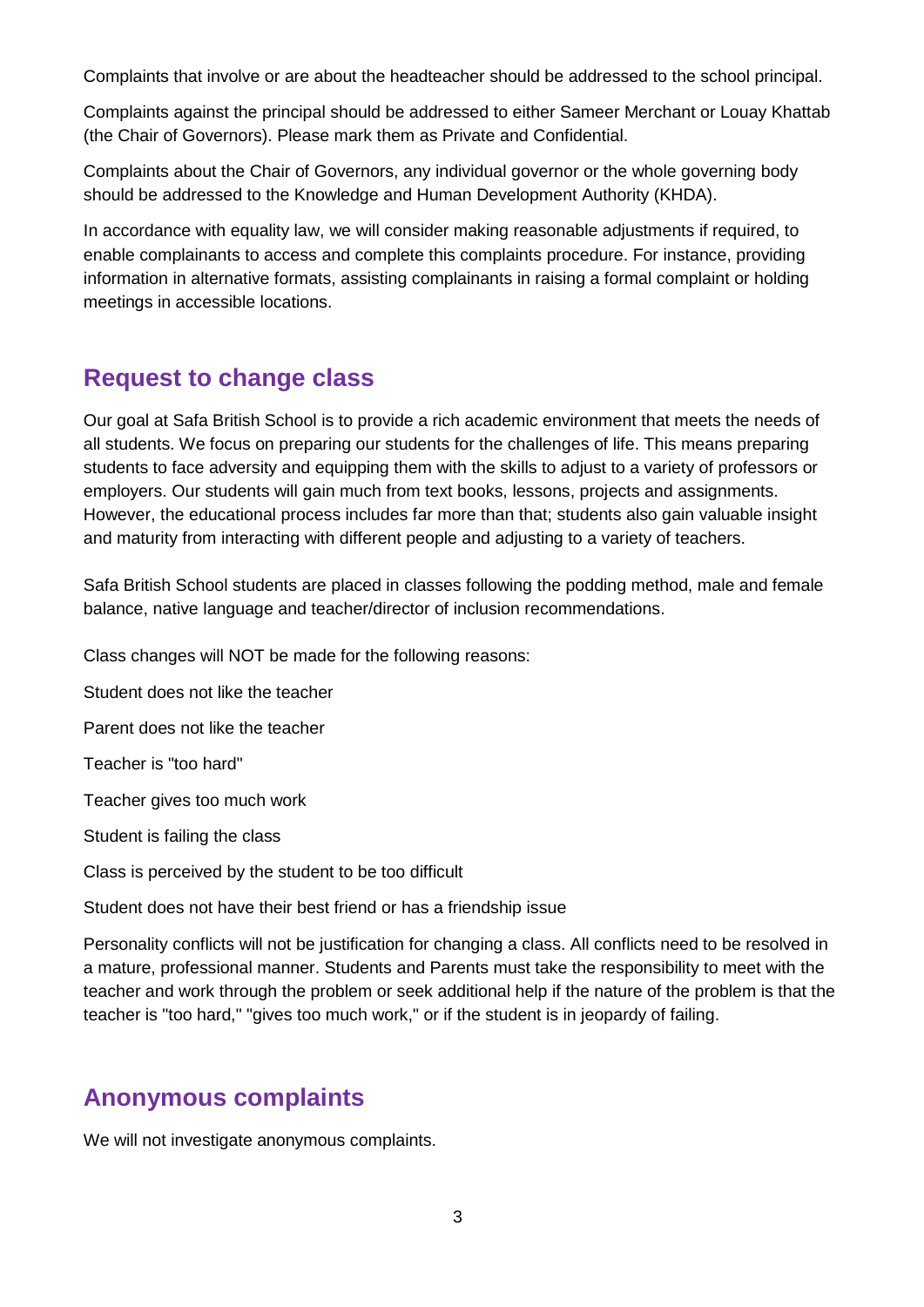### **Time scales**

You must raise the complaint within four weeks of the incident or, where a series of associated incidents have occurred, within four weeks of the last of these incidents. We will consider complaints made outside of this time frame if exceptional circumstances apply.

#### **Complaints received outside of term time**

We will consider complaints made outside of term time to have been received on the first school day after the holiday period.

### **Resolving complaints**

At each stage in the procedure, Safa British School wants to resolve the complaint. If appropriate, we will acknowledge that the complaint is upheld in whole or in part. In addition, we may offer one or more of the following:

- an explanation
- an admission that the situation could have been handled differently or better
- an assurance that we will try to ensure the event complained of will not recur
- an explanation of the steps that have been or will be taken to help ensure that it will not happen again and an indication of the timescales within which any changes will be made
- an undertaking to review school policies in light of the complaint
- an apology.

### **Withdrawal of a Complaint**

If a complainant wants to withdraw their complaint, we will ask them to confirm this in writing.

### **Stage 1**

Formal complaints must be made to the headteacher (unless they are about the headteacher), via the school office. This may be done in person, in writing, or by telephone.

The headteacher will record the date the complaint is received and will acknowledge receipt of the complaint in writing (either by letter, email or telephone call) within three school days.

Within this response, the headteacher will seek to clarify the nature of the complaint, ask what remains unresolved and what outcome the complainant would like to see. The headteacher can consider whether a face-to-face or online meeting is the most appropriate way of doing this.

*Note: The headteacher may delegate the investigation to another member of the school's senior leadership team*

During the investigation, the headteacher (or investigator) will:

- if necessary, interview those involved in the matter and/or those complained of, allowing them to be accompanied if they wish
- keep a written record of any meetings/interviews in relation to their investigation.

At the conclusion of their investigation, the headteacher will provide a response within seven school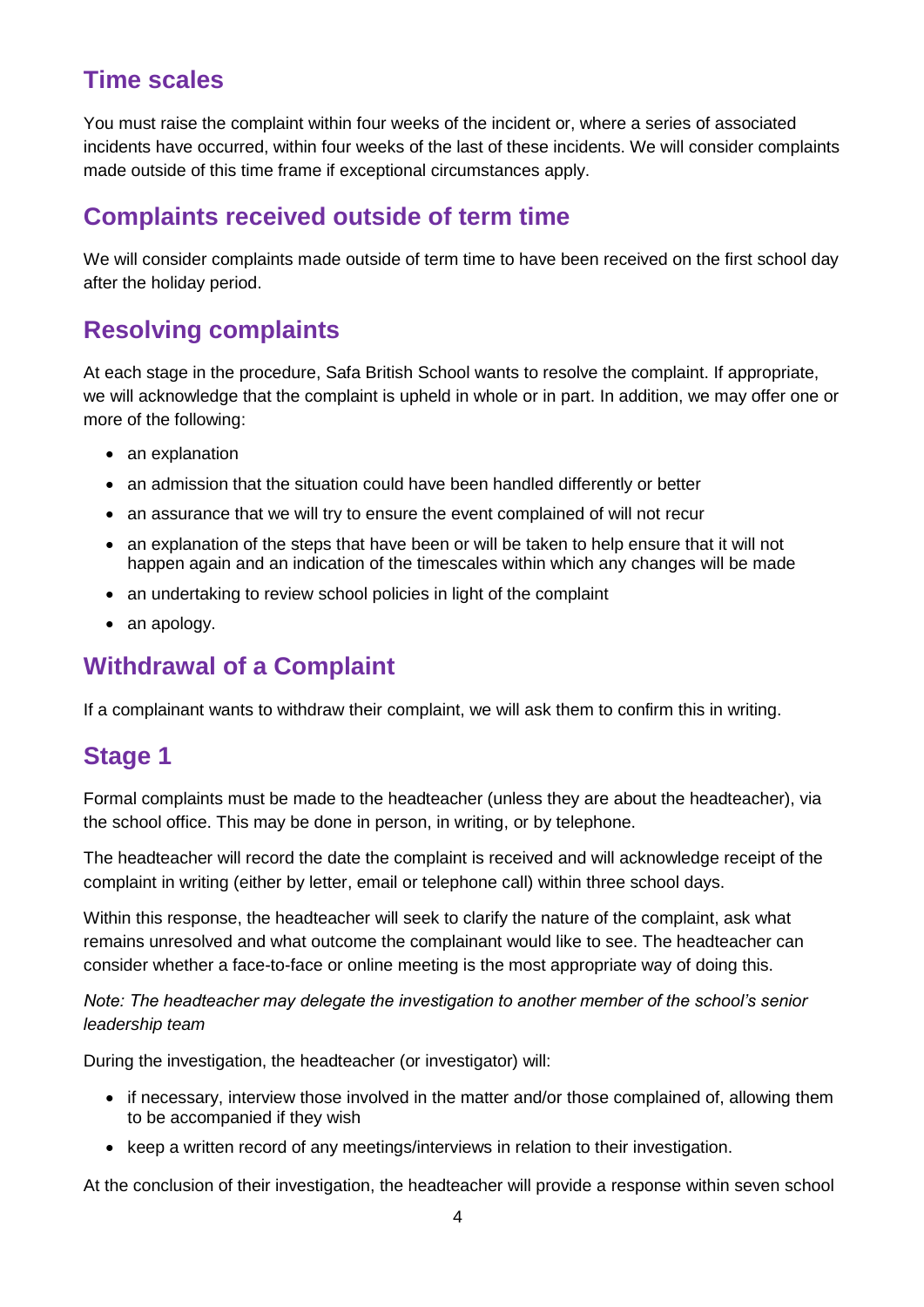days of the date of receipt of the complaint.

If the headteacher is unable to meet this deadline, they will provide the complainant with an update and revised response date.

The response will detail any actions taken to investigate the complaint and provide an explanation of the decision made and the reason(s) for it. Where appropriate, it will include details of actions Safa British School will take to resolve the complaint.

The headteacher will advise the complainant of how to escalate their complaint should they remain dissatisfied with the outcome of Stage 1.

If the complaint is about the headteacher, the principal will complete all the actions at Stage 1.

If the complaint is about the principal, a member of the governing body will complete all the actions at Stage 1.

If the complaint is about the governing body, these will be referred to KHDA.

#### **Stage 2**

If the complainant is dissatisfied with the outcome at Stage 1 and wishes to take the matter further, they can escalate the complaint to Stage 2 – a meeting with members of the governing body's complaints committee, which will be formed of the first three, impartial, governors available. This is the final stage of the complaints procedure.

A request to escalate to Stage 2 must be made to the principal within three school days of receipt of the Stage 1 response.

The principal will record the date the complaint is received and acknowledge receipt of the complaint in writing (either by letter, telephone call or email) within three school days.

Requests received outside of this time frame will only be considered if exceptional circumstances apply.

The governing body will inform the complainant of the date of the meeting. They will aim to convene a meeting within seven school days of receipt of the Stage 2 request. If this is not possible, the governing body will provide an anticipated date and keep the complainant informed.

If the complainant rejects the offer of three proposed dates, without good reason, the governing body will decide when to hold the meeting. It will then proceed in the complainant's absence.

The complaints committee will consist of at least three governors with no prior involvement or knowledge of the complaint. Prior to the meeting, they will decide amongst themselves who will act as the Chair of the Complaints Committee. If there are fewer than three governors available, the principal will source any additional, independent governors in order to make up the committee.

The committee will decide whether to deal with the complaint by inviting parties to a meeting or through written representations, but in making their decision they will be sensitive to the complainant's needs.

If the complainant is invited to attend the meeting, they may bring someone along to provide support. This can be a relative or friend. Generally, we do not encourage either party to bring legal representatives to the committee meeting. However, there may be occasions when legal representation is appropriate.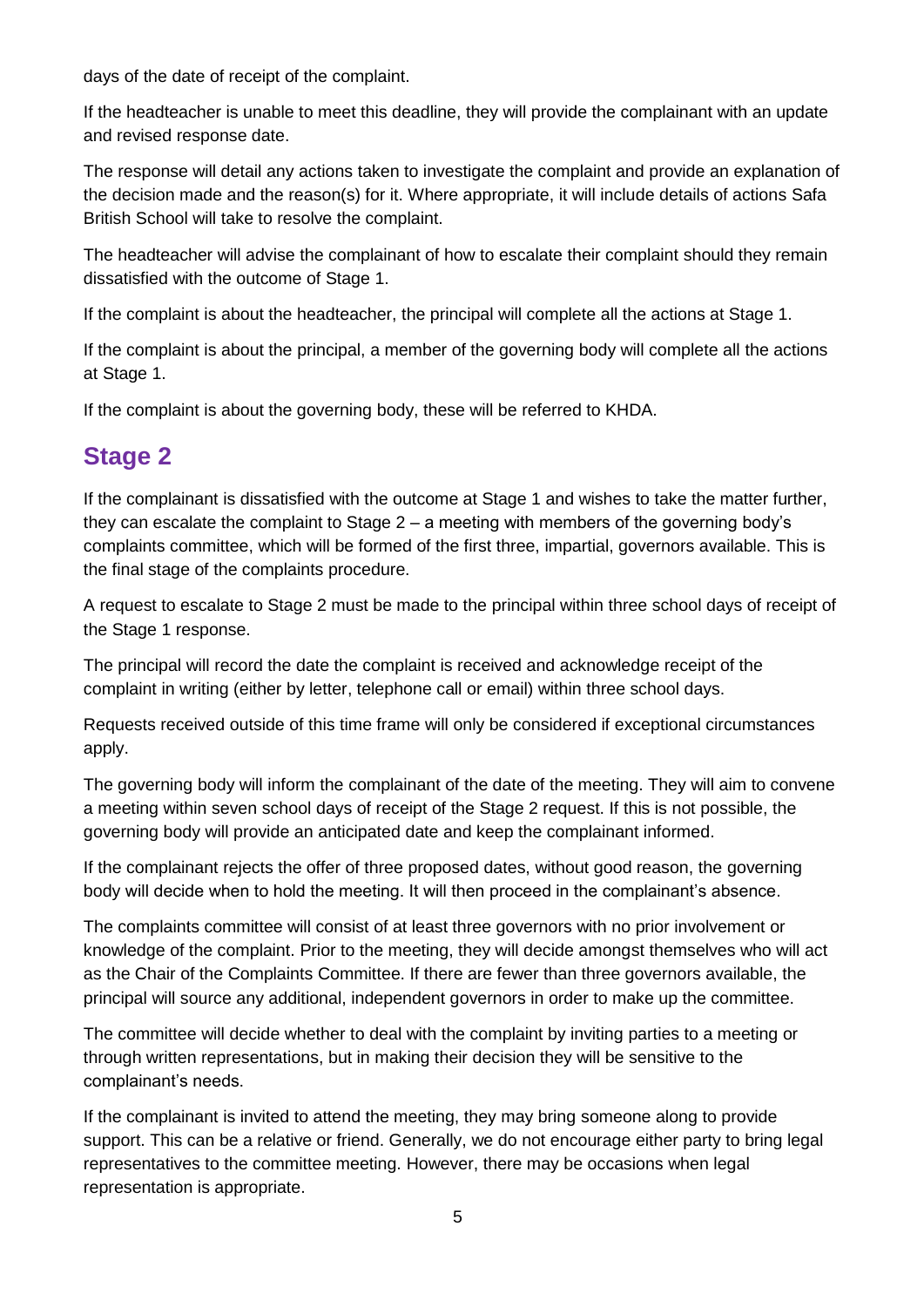*Note: Complaints about staff conduct will not generally be handled under this complaints procedure. Complainants will be advised that any staff conduct complaints will be considered under staff disciplinary procedures, if appropriate, but outcomes will not be shared with them.* 

Any written material will be circulated to all parties at least three school days before the date of the meeting. The committee will not accept, as evidence, recordings of conversations or images that were obtained covertly and without the informed consent of all parties being recorded.

The committee will also not review any new complaints at this stage or consider evidence unrelated to the initial complaint to be included. New complaints must be dealt with from Stage 1 of the procedure.

The meeting will be held in private. Electronic recordings of meetings or conversations are not permitted unless a complainant's own disability or special needs require it. Prior knowledge and consent of all parties attending must be sought before meetings or conversations take place. Consent will be recorded in any minutes taken.

The committee will consider the complaint and all the evidence presented. The committee can:

- uphold the complaint in whole or in part
- dismiss the complaint in whole or in part.

If the complaint is upheld in whole or in part, the committee will:

- decide on the appropriate action to be taken to resolve the complaint
- where appropriate, recommend changes to the school's systems or procedures to prevent similar issues in the future.

The Chair of the Committee will provide the complainant and the principal with a full explanation of their decision and the reason(s) for it within seven school days.

The letter to the complainant will include details of how to contact the KHDA if they are dissatisfied with the way their complaint has been handled by Safa British School.

#### **Next Steps**

If the complainant believes the school did not handle their complaint in accordance with the published complaints procedure or they acted unlawfully or unreasonably in the exercise of their duties under education law, they can contact the KHDA after they have completed Stage 2.

#### **Roles and Responsibilities**

#### **Complainant**

The complainant will receive a more effective response to the complaint if they:

- explain the complaint in full as early as possible
- co-operate with the school in seeking a solution to the complaint
- respond promptly to requests for information or meetings or in agreeing the details of the complaint
- ask for assistance as needed